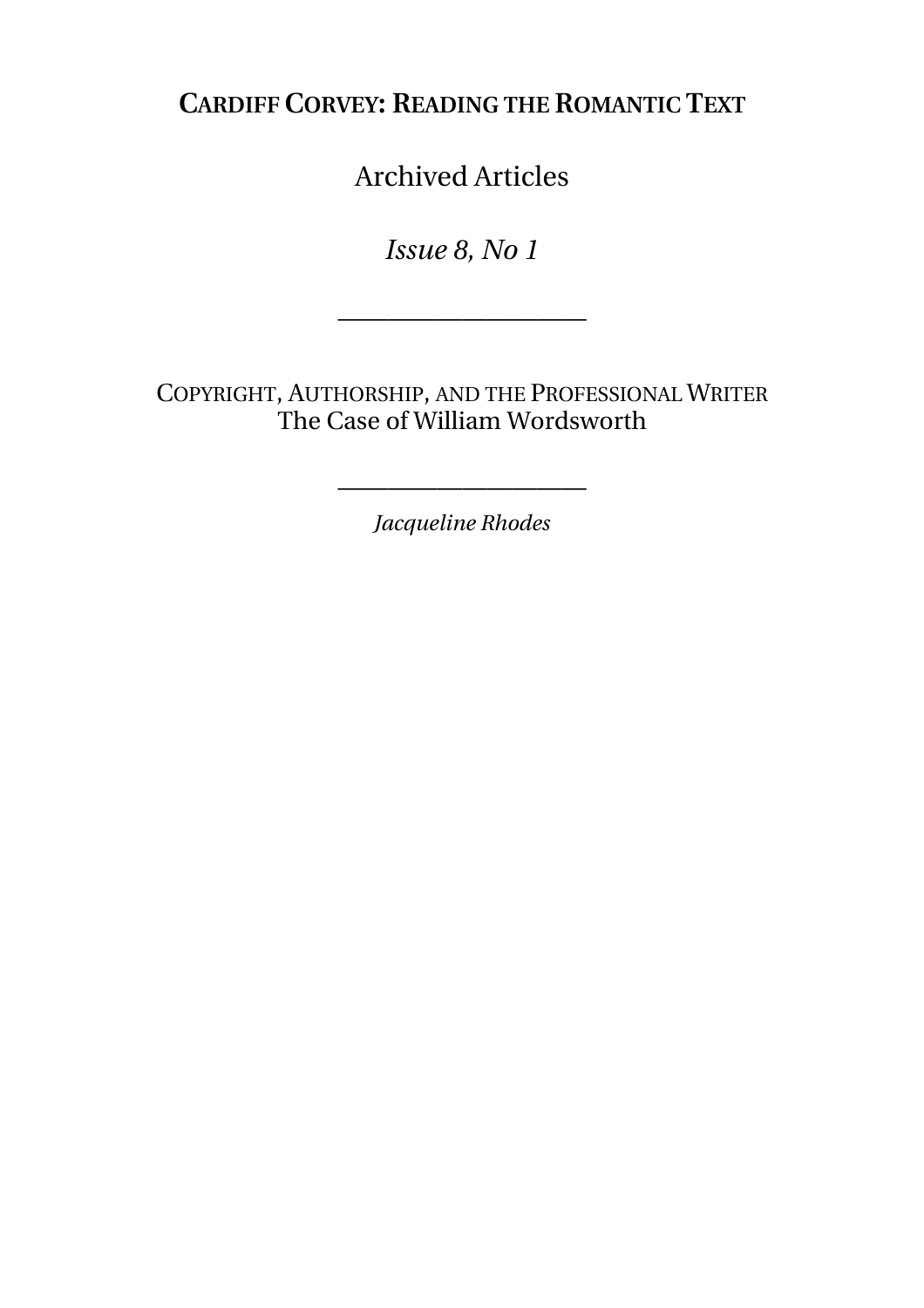AS Martha Woodmansee and others have noted, changes in literary definitions of author have not appreciably influenced economic and legal definitions. In ëThe Law of Texts: Copyright in the Academy', Woodmansee and Peter Jaszi write that it is

possible to overlook the substantial contribution of Romantic aesthetics to our law of texts, with the result that while legal theory participated in the construction of the modern 'author', it has yet to be affected by the structuralist and poststructuralist critique of authorship.1

Romantic aesthetics as expressed in texts such as William Wordsworth's 1798 'Preface to *Lyrical Ballads*' remain influential in our legal definitions and 'commonsense' ideas of authorship, particularly those that emphasise 'vivid sensation' and the 'spontaneous overflow of powerful feelings' as elements of creativity and thus authorship.<sup>2</sup> Today, the clearest and most convincing evidence of the discursive intersections of aesthetics and law appears in discussions of Internet technology and its accompanying new 'authors' and 'texts', making those intersections appear to be a particularly late-twentieth-century phenomenon. Wordsworth's 'Preface' and other statements of his aesthetic theories suggest otherwise.

Clearly, a complete explication of the intersections of legal history and aesthetic judgment in the late eighteenth and early nineteenth centuries is beyond the scope of this paper; however, a contextualisation of Wordsworth and several of his various writings on copyright and authorship can sketch those intersections. In this paper, I will argue that the intersections of aesthetics and law evident in Wordsworth's writing are a continuation of certain economic and legal developments which took place in Britain during the late eighteenth and early nineteenth centuries. Specifically, I will argue that the economic and legal conditions of Wordsworth's time tied production and payback together, and that that tie becomes particularly apparent upon the eve of the 1815 publication of the two-volume *Poems by William Wordsworth*. Wordsworth's concern with issues of copyright and authorship at the time of *Poems*í publication indicates a clear preoccupation with the problematic intersections of aesthetic and legal discourse.

### *Romantic Copyright and Common Sense*

 $\overline{a}$ 

In *The Romantic Ideology: A Critical Investigation*, Jerome J. McGann argues that ëthe scholarship and criticism of Romanticism and its works are dominated by Romantic Ideology, by an uncritical absorption in Romanticism's own self-representations.<sup>3</sup> It is this uncritical absorption that makes Romantic aesthetic theory appear 'natural' or as a matter of 'common sense'. As Andrea Lunsford and Lisa Ede write in *Singular Texts/Plural Authors*, our 'commonsensical' view of authorship derives from ëthe Western philosophical tradition defining the autonomous individual as the source or foundation of all knowledge<sup>2</sup>.<sup>4</sup> This 'commonsensical Romanticism' makes it difficult to appreciate the critical *abnormality* of Wordsworth's 'Preface' in its time. Given the neoclassical context from which Wordsworth emerged, the aesthetic theory embodied in the 'Preface' seemed suspectperhaps even revolutionary—to many of his older contemporaries. However, Romantic aesthetics were more likely the culmination of a century-long development of the radical textual individual: the professional writer.

<sup>1.</sup> Martha Woodmansee and Peter Jaszi, ëThe Law of Texts: Copyright in the Academyí, *College English* 57 (1995), 771.

<sup>2.</sup> William Wordsworth, ëPreface to the Second Edition of Several of the Foregoing Poems Published, with an Additional Colume, under the Title of "Lyrical Ballads", in *Wordsworth: Poetical Works*, ed. Thomas Hutchinson (Oxford: Oxford University Press, 1936), pp.  $734-35$ .

<sup>3.</sup> Jerome J. McGann, *The Romantic Ideology: A Critical Investigation* (Chicago: University of Chicago Press, 1983), p. 1.

<sup>4.</sup> Andrea Lunsford and Lisa Ede, *Singular Texts/Plural Authors: Perspectives on Collaborative Writing* (Carbondale: Southern Illinois University Press, 1990), p. 73.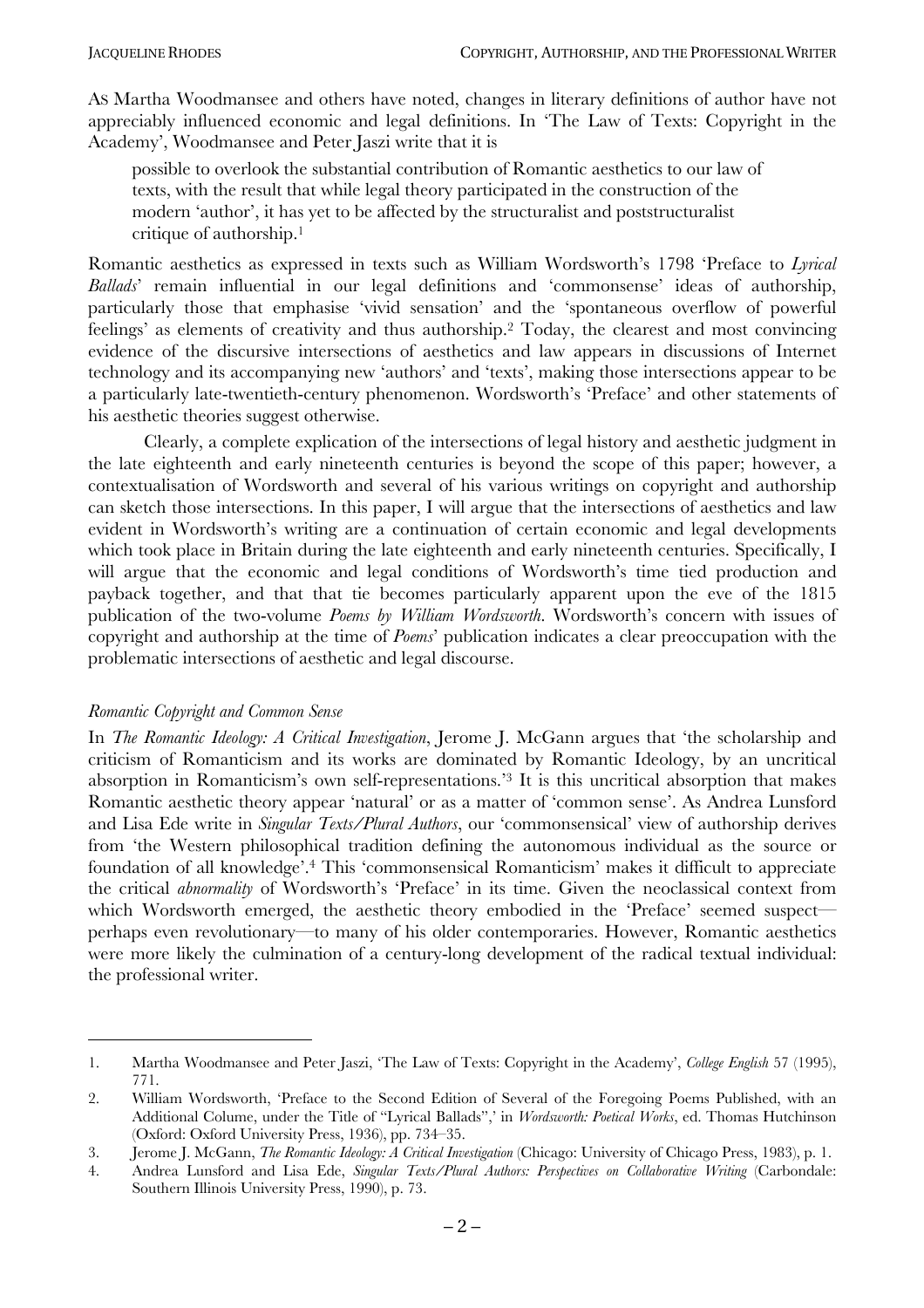Woodmansee argues that the modern sense of the term 'author' is 'the product of the rise in the eighteenth century of a new group of individuals: writers who sought to earn their livelihood from the sale of their writings to the new and rapidly expanding reading public<sup>7</sup>.<sup>5</sup> The increased industrialisation of products in the eighteenth century led to an increased commodification of culture, including textual culture. At the height of neoclassicism during the British Enlightenment, writers were *producers of text*—that is, they were skilled craftsmen capable of organising received ideas in original ways. In the beginning of 'The Genius and the Copyright', Woodmansee provides a 1753 definition of 'book' that notes that 'many mouths are fed' by the manufacture of books, including the ëscholar and the writer, the papermaker, the type founder, the typesetter and the printer, the proofreader, the publisher, the book binder, [and] sometimes even the gilder and the brass-worker'.<sup>6</sup> According to Woodmansee, this definition indicates a 'compound model of writing' in which no one 'maker' of the book—writer included—is privileged above the others.<sup>7</sup> The compound model of writing, however, did privilege one maker *economically*—the publisher. At the beginning of the eighteenth century, the only copyright law on the books existed to protect publishers' rights rather than authors' rights.

With the lapse of the Licensing Act in 1695 came a new interest in textual control in the form of libel laws, religious literacy campaigns, and, most notably here, copyright legislation. In 1710, the Statute of Anne became what is often held as the first modern recognition of copyright as we think of it today. However, as Mark Rose points out, the statute served less as an authors' bill than as a booksellers' bill, a 'legislative continuation of the ancient trade regulation practices of the Stationers' Company, the London guild of printers and booksellers which had long controlled the book trade in Britain<sup>', 8</sup> Indeed, Jaszi claims that in the early eighteenth century, even 'authorship' was an idea more likely to benefit publishers than writers. He writes:

After its introduction into the law of copyright, even as it received new content from developments outside legal culture, 'authorship' remained a malleable concept, generally deployed on behalf of publishers rather than writers. Indeed, the interests most directly at stake in disputes over the content of copyright law usually are those of firms and individuals with capital investments in the means by which the productions of creative workers are distributed to consumers.9

The shift from publishers' copyright to authors' copyright happened gradually over the century, as more people learned to read and write, and as 'professional writer' became a more respectable profession. Woodmansee argues that the modern sense of the 'author' is a product of 'the rise in the eighteenth century of a new group of individuals: writers who sought to earn their livelihood from the sale of their writings to the new and rapidly expanding reading public<sup>', 10</sup> Likewise, Lunsford and Ede write that the ëhistory of the concept of authorship cannot be separated from the evolution of authorship as a profession'. $^{11}$ 

Terry Belanger claims, in 'Publishers and Writers in Eighteenth-Century England', that an increasingly literate population led to a market economy, which in turn led to a shift in attitudes toward professional writers; in short, writers began to be paid for their work. Belanger notes that in the first half of the century,

<sup>5.</sup> Martha Woodmansee, ëThe Genius and the Copyright: Economic and Legal Conditions of the Emergence of the ìAuthorî í, *Eighteenth-Century Studies* 17 (1984), 426.

<sup>6.</sup> Ibid., p. 425.

<sup>7.</sup> Ibid., p. 427.

<sup>8.</sup> Mark Rose, 'The Author in Court: Pope v. Curll (1741)', in *The Construction of Authorship: Textual Appropriation in Law and Literature,* ed. Martha Woodmansee and Peter Jaszi (Durham, NC: Duke University Press, 1994), p. 213.

<sup>9.</sup> Peter Jaszi, ëOn the Author Effect: Contemporary Copyright and Collective Creativityí, in *The Construction of Authorship*, p. 33.

<sup>10.</sup> Woodmansee, p. 426.

<sup>11.</sup> Lunsford and Ede, p. 80.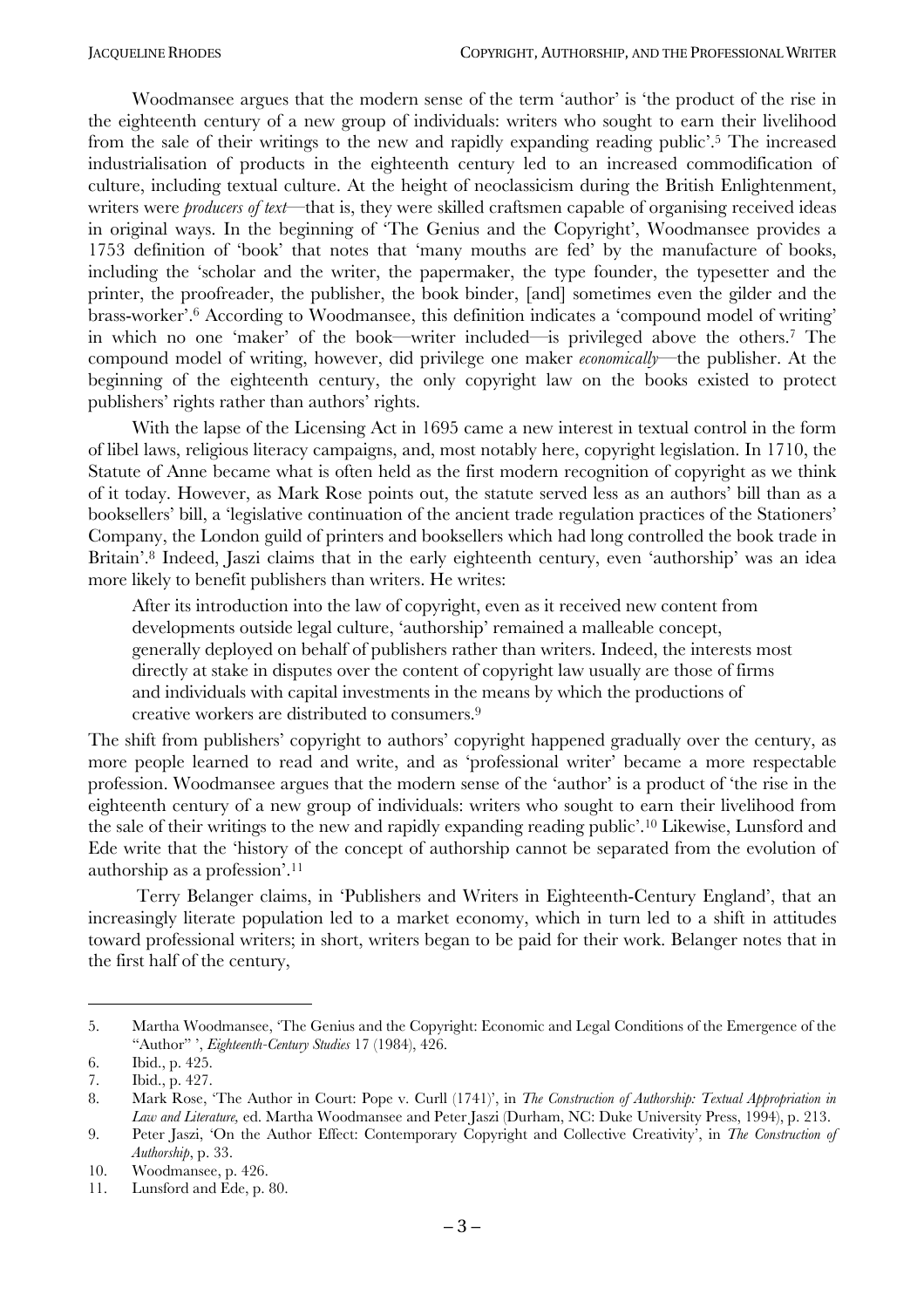the most common form of payment  $[\dots]$  was no payment at all.  $[\dots]$  The lack of interest which Thomas Gray displayed in receiving payment from his bookseller for his work ['Elegy Written in a Country Churchyard'] probably struck even his contemporaries as somewhat quaint by the 1750s, but it was certainly shared by a great many other writers who came from gentlemanly backgrounds.<sup>12</sup>

Previously, if the author had gotten paid at all, that payment had been a one-time consideration in exchange for a copyright. And, as Jaszi notes, that particular manifestation of copyright, intent on making money for publishers, ëactually encouraged the creation of popular adaptation of preexisting works<sup>', 13</sup> However, as writing became increasingly professionalised in the eighteenth century, more authors received royalty payments; the impetus behind this shift was the changing attitude about professional writers. It was not shameful anymore to be paid for one's work.

As Woodmansee writes in 'The Genius and the Copyright', the eighteenth century was a turning point in the general idea of what it meant to write or to 'author', and that idea was tied up intimately with copyright. According to Woodmansee, at the beginning of the eighteenth century in Europe,

it was not generally thought that the author of a poem or any other piece of writing possessed rights with regard to these products of his [*sic*] intellectual labor. Writing was considered a mere vehicle of received ideas which were already in the public domain, and, as such a vehicle, it too, by extension or analogy, was considered part of the public domain.14

Early eighteenth-century neoclassicism, with its emphasis on art as imitation and arrangement, had different aesthetic values from Romanticism, and that change in values reflected a change in economics. Lunsford and Ede write:

Before copyright laws could seem not only just but inevitable, society had to accept the idea that there is a crucial distinction between the production of literary texts and, say, the raising and selling of apples and that the writer's role in creating a book is somehow privileged—different from that of the printer or bookbinder.<sup>15</sup>

The closely connected ideas of text-as-capital and author-as-owner emerged from the specific cultural conditions of the European Enlightenment, new conditions that demonised plagiarism and valorised 'individuality', especially as an economic construct.

Woodmansee argues that one of the fundamental shifts in eighteenth-century textual culture is that in reading and writing strategies, and it is a shift from neoclassical to Romantic values. She writes that the

new conception of the book as an imprint or record of the intellection of a unique individual [...] entails new reading strategies. In neoclassical doctrine the pleasure of reading had derived from the reader's recognition of himself in a poet's representations (a pleasure guaranteed by the essential similarity of all men).16

The new conceptions of writing and reading entailed seeing the writer as an originator, one who no longer *produced* texts as a cog in a publication machine, but instead *created* them as an 'author'. It is this emphasis upon creativity as the mark of authorship that informs current legal discussions of copyright. In 1991, for example, the US Supreme Court, ruling from an 1879 precedent, held that compilations of data could not be copyrighted unless they showed 'some minimal degree of creativity'; copyrightable works, according to the court, 'are original, and are founded in the

<sup>12.</sup> Terry Belanger, ëPublishers and Writers in Eighteenth-Century Englandí, in *Books and their Readers in Eighteenth-Century England*, ed. Isabel Rivers (New York: St Martin's Press, 1982), p. 21.

<sup>13.</sup> Jaszi, p. 40.

<sup>14.</sup> Woodmansee, p. 434.

<sup>15.</sup> Lunsford and Ede, p. 80.

<sup>16.</sup> Woodmansee, p. 447.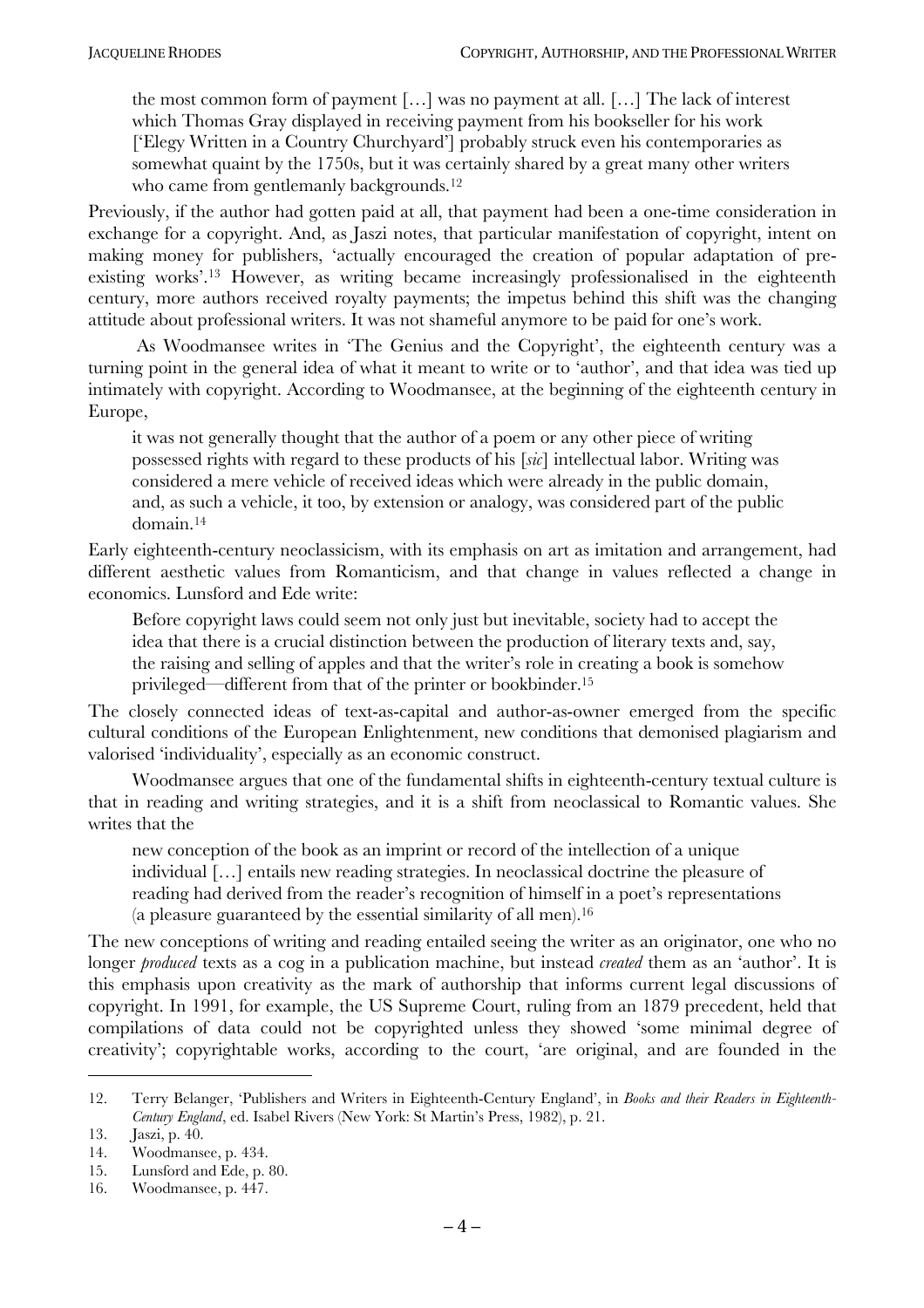creative powers of the mind. The writings which are to be protected are the fruits of intellectual labour, embodied in the form of books, prints, engravings, and the like.<sup>117</sup> In 1994's *Campbell vs Acuff-Rose Music,* similarly, the US Supreme Court held that comment and criticism (in this specific case, parody) can claim fair use of copyrighted material as long as the original material is ëtransformedí rather than merely superseded. The creativity of an author thus forms an affirmative defence against a publisher's charge of copyright infringement; the Court wrote that the 'more transformative the new work, the less will be the significance of other factors, *like commercialism*, that may weigh against a finding of fair use.<sup>18</sup>

The move to make literature an object to be owned or held (and thus to make authors those who could own or hold) was a move of the marketplace, one that demanded texts as product rather than process, texts and ideas that could be bought, sold, hoarded, or exchanged. Jay David Bolter asserts that printed books have come to mean fixed, ownable texts. He writes that in

the age of the manuscript and especially in the age of print, the book was valued for its capacity to preserve and display fixed structures. It was a technological reflection of the great chain of being, in which all of nature had its place in a subtle, but unalterable hierarchy.<sup>19</sup>

Further, that hierarchy became even more unalterable with the advent of copyright law, which changed forever what it meant to produce 'literature'. That is, the very notion of an 'ownable text' contradicted the prevailing idea of literature at the time that the Statute of Anne was passed, since eighteenth-century European culture considered 'literature' to be a dynamic conveyance of linguistic action rather than a passive receptacle of an individual's private thoughts.<sup>20</sup>

### *Wordsworth, ëDrudgesí, and Copyright: An Overview*

Wordsworth's interest in copyright law seems to follow him through his publishing career; in 1807, the publication of his *Poems in Two Volumes* and a pending copyright extension prompted him to complain to Richard Sharp that the proposed legislation does not go far enough in protecting the heirs of an author. In the letter, dated 27 September 1808, Wordsworth writes that he does not think that proposed copyright legislation goes far enough. He writes:

I am told that it is proposed to extend [copyright] from 14 years, as it now stands, after the decease of authors, till 28, this I think far too short a period; at least I am sure that it requires much more than that length of time to establish the reputation of and to bring them consequently into such circulation that the authors, in the Persons of their Heirs or posterity, can in any degree be benefited, I mean in a pecuniary point of view, for the trouble they must have taken to produce the works.21

Further, he argues, the present law protects the professional writer but not the true author. In the same letter, he refers to professional writers as the 'useful drudges in Literature' and 'flimsy and shallow writers, whose works are upon a level with the taste and knowledge of the age'. Writers of real power, writes Wordsworth, may die before their work is ever popular, and thus ëare deprived of all hope of their families being benefited by their exertions'.

<sup>17.</sup> Quoted in Jaszi, pp.  $36-37$ .

<sup>18.</sup> Campbell vs Acuff-Rose Music (92-1292), 510 US 569 (1994), in *Supreme Court Collection* (Legal Information Institute, Cornell Law School). Online: Internet (8 Dec 1999): < http://supct.law.cornell.edu/supct/html/92- 1292.ZS.html> (emphasis mine).

<sup>19.</sup> Jay David Bolter, ëThe Electronic Bookí, in *CyberReader*, ed. Victor J. Vitanza (Boston: Allyn and Bacon, 1996), p. 292.

<sup>20.</sup> Rose, p. 213.

<sup>21.</sup> All letter references, unless otherwise indicated, are taken from Alan G. Hill (ed.), *Letters of William Wordsworth: A New Selection* (Oxford: Oxford University Press, 1984).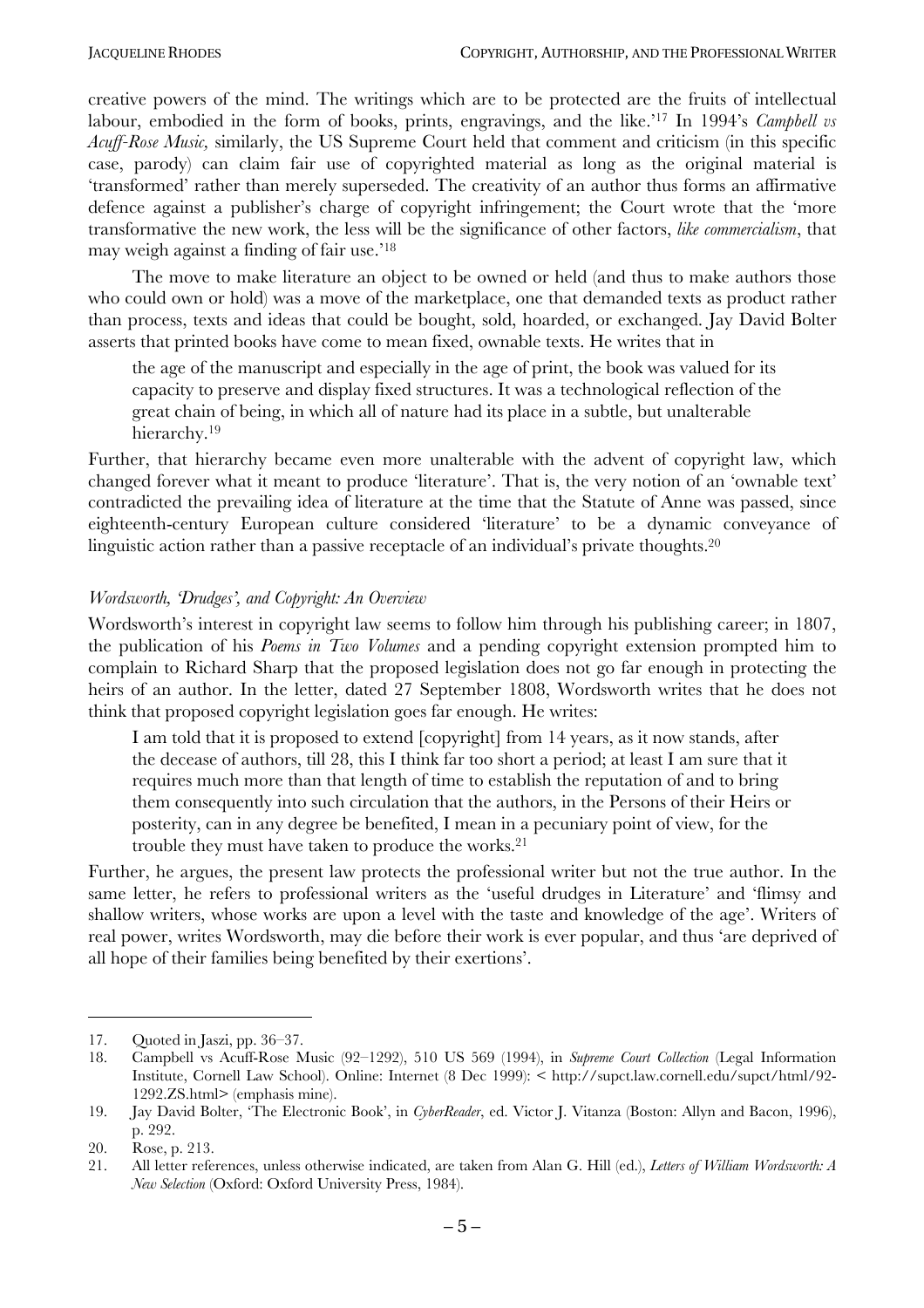Five years later, Wordsworth again made his feelings about both professional writers and copyright known in a letter to Sir William Lowther (Wordsworth's patron, the Earl of Lonsdale). In a letter dated 6 February 1812, Wordsworth writes that ëexcept writers engaged in mere drudgery, there are scarcely any authors [...] who find literature, at this day, an employment attended with pecuniary gain.<sup>†</sup> Wordsworth disdains professional writers, clearly holding them to be a breed apart from real 'authors'. He does, however, envy them their moneymaking potential even as his holds their work and popularity in contempt. As in his letter to Sharp, Wordsworth expresses concern about his heirs to Lowther, writing that he had ëerroneously calculated upon the degree in which [his] writings were likely to suit the taste of the times; and [...] much the most important part of [his] efforts cannot meet the public eye for many years through the comprehensiveness of the subject. In 1814, the professional writer received a substantial copyright increase, when the British government did in fact extend the term to twenty-eight years. Wordsworth continued to lobby not for copyright *reform*, which he saw as a compromise, but for perpetual copyright.

Eventually, Wordsworth settled for mere reform and, in the late 1830s, threw himself into lobbying government officials for a sixty-year term of copyright.22 In a 5 February 1835 letter to Sir Robert Peel, the Prime Minister of Britain, Wordsworth observes that the 'worthier and nobler class of Authorsí write ënot with a view to instant profit, and immediate effect, but with a hope of being permanently beneficial to mankind.' Further, he comments, his copyright will expire before the proceeds from his work will benefit his heirs:

During more than thirty years many of my productions have been before the Public. No one will deny that they had gradually wrought their way into estimation; and now when the Sale of them might considerable benefit such part of my family as may survive, the short time of Copy-right allowed by law, would make these public property, some at my decease, and others soon after.

In fact, Wordsworth's works had indeed 'wrought their way into estimation', indicating that, as he had argued in his 1815 'Essay, Supplementary to the Preface', he had created the taste by which his work would be enjoyed.23

Wordsworth draws a distinction between professional writers and authors, just as he draws a distinction between works of 'taste' and works of 'imagination'.<sup>24</sup> Copyright law must protect authors of imagination, according to Wordsworth, because it must protect financial legacies for individuals and cultural legacies for a society. In a 12 April 1838 letter to the editor of the Kendal *Mercury*, Wordsworth emphasised these dual legacies, writing that

what we want in these times, and are likely to want still more, is not the circulation of books, but of good books, and above all, the production of works, the authors of which look beyond the passing day, and are desirous of pleasing and instructing future generations. [...] A conscientious author, who had a family to maintain, and a prospect of descendants, would regard the additional labour bestowed upon any considerable work he might have in hand, in the light of an insurance of money upon his own life for the benefit of his issue.25

British copyright did not change substantially until 1842, when the term of copyright was extended not to sixty years (as Wordsworth had hoped), but to forty-two years, or the life of the author plus seven years, whichever was longer.

Wordsworth's emphasis on material as well as cultural legacies shows an intersection of economic and aesthetic concerns that play out today in our legal definitions of authorship. For

<sup>22.</sup> Woodmansee and Jaszi, p. 771.

<sup>23.</sup> William Wordsworth, Essay, Supplementary to the Preface', in *Wordsworth: Poetical Works*, ed. Thomas Hutchinson (Oxford: Oxford University Press, 1936), p. 750.

<sup>24.</sup> Ibid.

<sup>25.</sup> Quoted in Woodmansee and Jaszi, p. 771.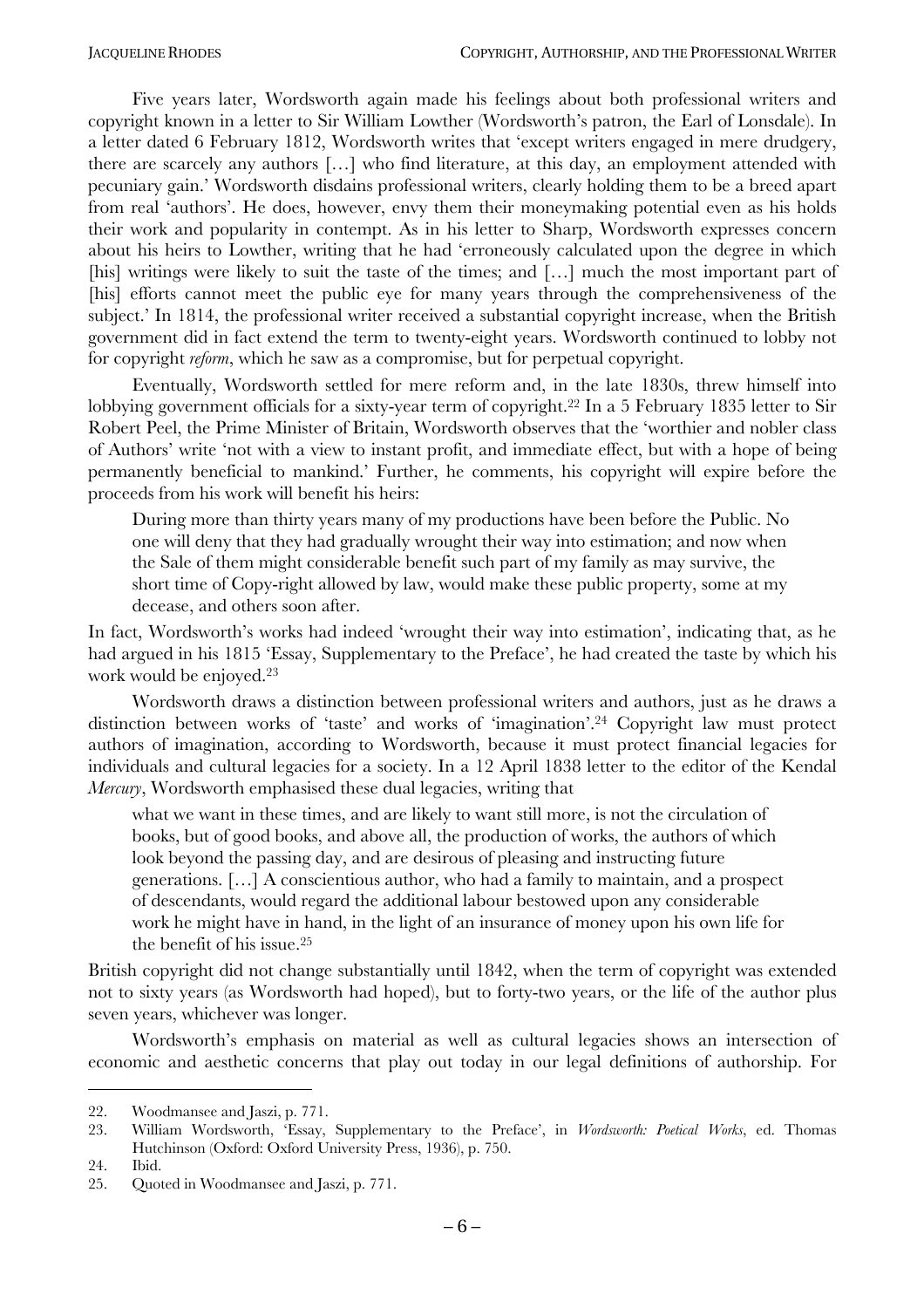Wordsworth, 'inspired' works of genius and their profits existed as material; and, as Woodmansee writes, the Romantic idea of 'inspiration' contributed directly to the idea of textual ownership. She argues that as authors came to be seen as creators rather than producers of texts,

inspiration came to be regarded as emanating not from outside or above, but from within the writer himself. 'Inspiration' came to be explicated in terms of original genius, with the consequence that the inspired work was made peculiarly and distinctively the product—and property—of the writer.<sup>26</sup>

With the continuing extensions of copyright in the nineteenth century, literature becomes ownable and transferable—part of an author's estate. These extensions and the new materiality of the text completed the shift from publishers' copyright to authors' copyright; all that was left, according to Wordsworth, was to address the inequity of a work's aesthetic worth and its financial potential.

### Popular vs Organic Taste: Wordsworth's 1815 'Essay'

In 'Romantic Rhetoric and the Rhetorical Tradition', Rex L. Veeder claims that one of the key elements of Romantic aesthetics is best expressed by William Godwin. Godwinís 1793 *Enquiry into Political Justice*, Veeder writes, ëupholds two basic principles: that human beings are working toward perfection  $[\dots]$  and that change is inevitable but that it is best that change be gradual.<sup>27</sup> Veeder uses Godwin's *Enquiry* to challenge the idea that Romantic philosophy was one of pure expressivism and untamed individuality. Veeder writes that if we consider Godwin's emphasis on inevitable yet incremental change, we will

realize how unbridled enthusiasm and expression would not be suitable to a 'gradual' and, therefore, 'organic' political body. What would be rhetorically necessary for such a political body would be a rhetoric of contemplation and reflection—a rhetoric that leads to gradual change.28

Like Godwin's political philosophy, Wordsworth's aesthetics emphasise organic change, particularly when considering issues of public taste and critical judgment. Wordsworth's clearest expression of his idea of the inevitable organic change in tastes is his 1815 'Essay, Supplementary to the Preface'.

Written prior to the publication of *Poems by William Wordsworth*, Wordsworth's 'Essay' examines the history of shifting literary tastes of Europe. Wordsworth notes that popular taste has not always coincided with aesthetic merit, writing that ëevery author, as far as he is great and at the same time original, has had the task of creating the taste by which he is to be enjoyed: so has it been, so will it continue to be.<sup>229</sup> Great authors, writes Wordsworth, may be original but that will not ensure their popularity; he distinguishes between *popular* and *good* books, deploring 'the senseless iteration of the word, popular, applied to new works in poetry, as if there were no test of excellence in this first of the fine arts but that all men run after its production, as if urged by an appetite.<sup>30</sup>

Wordsworth notes that every age has seen its public run after bad poetry. However, he writes,

this advantage attends the good, that the individual, as well as the species, survives from age to age; whereas, of the depraved, though the species be immortal, the individual quickly perishes; the object of present admiration vanishes, being supplanted by some other as easily produced; which, though no better, brings with it [at] least the irritation of novelty.31

28. Ibid., pp.  $303-04$ .

<sup>26.</sup> Woodmansee, p. 427.

<sup>27.</sup> Rex L. Veeder, ëRomantic Rhetoric and the Rhetorical Traditioní, *Rhetoric Review* 15 (1997), 303.

<sup>29.</sup> Wordsworth, 'Essay', p. 750.

<sup>30.</sup> Ibid., p. 751.

<sup>31.</sup> Ibid.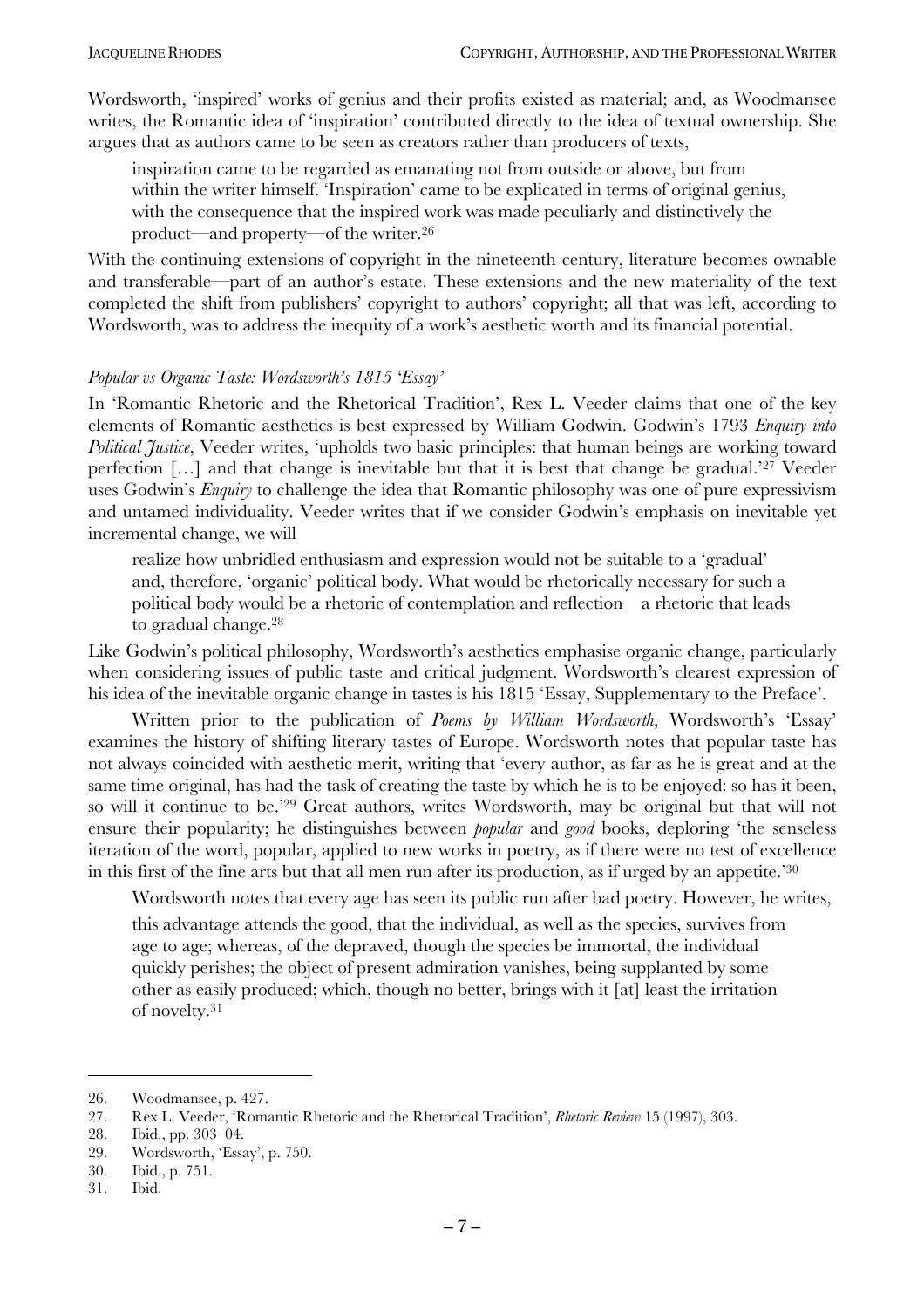Good authors and their works transcend shifting literary tastes, according to Wordsworth, because of creative 'genius', which is 'the introduction of a new element into the intellectual universe: or  $[...]$ it is the application of powers to objects on which they had not before been exercised, or the employment of them in such a manner as to produce effects hitherto unknown.<sup>32</sup> This clearly Romantic valorisation of originality, as opposed to the neoclassical 'craftsmanship' of his eighteenthcentury predecessors, connects Wordsworth directly to the ideas of text-as-capital and author-asowner.

While the 'Essay, Supplementary to the Preface' does not comment directly on British copyright, it does make the same connections between aesthetic and economic considerations in the figure of Wordsworth's 'genius'. A genius has no chance for financial gain without perpetual copyright. If changes in taste happen gradually, and Wordsworth believes that they do, then the author-genius must be protected from the vicissitudes of popular taste long enough for the public to come to their aesthetic senses. Wordsworth values copyright law because it addresses an aesthetic consideration (taste) through legal mechanisms (copyright legislation); this intersection of aesthetics and law safeguards one Romantic concept (the originary author) while another (organic change) takes hold. Copyright allows the concepts to co-exist in Wordsworth's world.

Wordsworth's continuing interest in copyright legislation suggests that the 'Romantic author' has been marked by the intersections of art and law from its conception. Lunsford and Ede write that the Romantics,

whose assertions of originality, all the more striking because of their contrast with the increasing alienation and loss of independence catalyzed be the Industrial Revolution,

helped further establish this new view of the writer as author.<sup>33</sup>

Wordsworth's commentary on issues of copyright and authorship is itself a continuation of eighteenth-century discussions of textual ownership. It is thus that we find evidence of Romanticism in our own laws of copyright: the very concept of the author intersects the material and legal considerations of copyright. As McGann argues, a key component of the Romantic *mythos* is the idea that art transcends material. He writes that one of the 'basic illusions' of Romanticism is that only authors and works of imagination 'can transcend a corrupting appropriation by "the world" of politics and money'.

In the course of the last three centuries, the fiscal imperatives of copyright have become aesthetic and legal constructs, changing our definitions of texts, copyright, and authors. In the case of copyright, what was once a law to ensure publishers' proprietary rights to products is now an often unspoken belief that solitary authors have original ideas, and that those authors should be able to control those ideas as an expression of their originality. In ëPlagiarisms, Authorships, and the Academic Death Penalty', Rebecca Howard writes:

The individual author defines the post-Gutenberg playing field, and that author is credited with the attributes of proprietorship, autonomy, originality, and morality. Although three centuries after the inception of the modern author these attributes have come to be regarded as 'facts' about authorship, their historical emergence demonstrates them to be cultural arbitraries, textual corollaries to the technological and economic conditions of the society that instated them.34

The intersections of art and law—the cultural arbitraries of which Howard writes—form the basis of Wordsworth's critical interest in copyright legislation, just as they inform contemporary discussions of copyright, and, indeed, just as they seem to inform scholarly discourse in the humanities, right

<sup>32.</sup> Ibid., p. 750.

<sup>33.</sup> Lunsford and Ede, p. 85.

<sup>34.</sup> Rebecca Moore Howard, ëPlagiarisms, Authorships, and the Academic Death Penaltyí, *College English* 57 (1995), 791.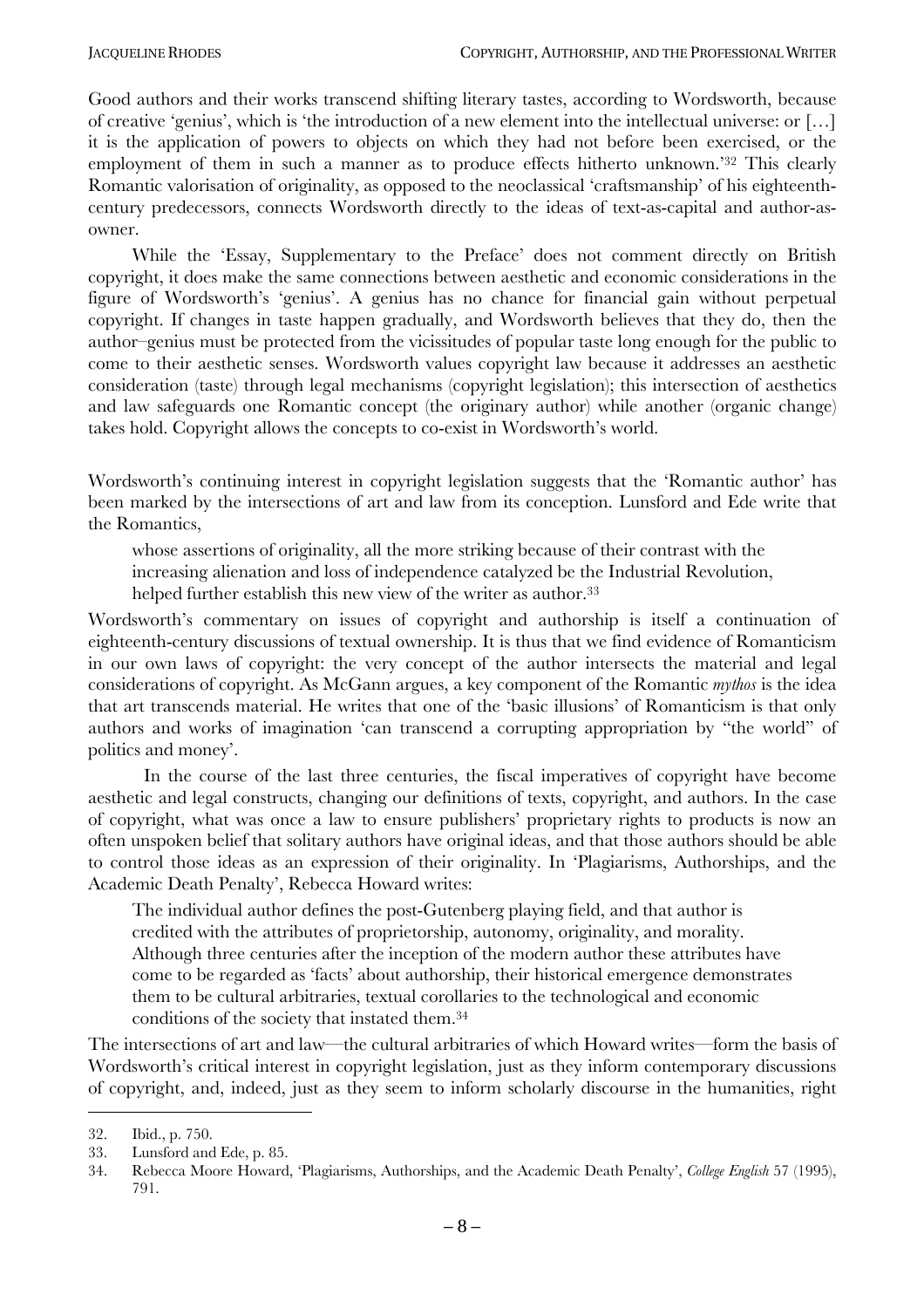$\overline{a}$ 

down to conventions of citation and attribution. If the recent high-profile charges of plagiarism against historian Stephen Ambrose and, earlier, Martin Luther King, Jr demonstrate anything, it is an enduring preoccupation with language as a commodity.35 In particular, exclusivity of word and work forms part of the peculiar disciplinary terrain of English studies, in which Wordsworth stands as the very avatar of authorship. Given that avatar's fervent belief in the connection of copyright and inheritance, it is fitting that the historical emergence and continuing influence of certain aspects of authorship, such as the emphasis on creativity and ownership, forms one of his most lasting legacies.

óóóóóóóóóóóóóóóóóóóóóóó

<sup>35.</sup> In Jan 2002, *The New York Times* ran a front-page story detailing Ambroseís copying of passages from Thomas Childersí *The Wings of Morning* in his own *The Wild Blue*. The discussion of King is older; see, for example, Theodore Pappasís *The Martin Luther King, Jr Plagiarism Story* (1994) and his *Plagiarism and the Culture War* (1998).